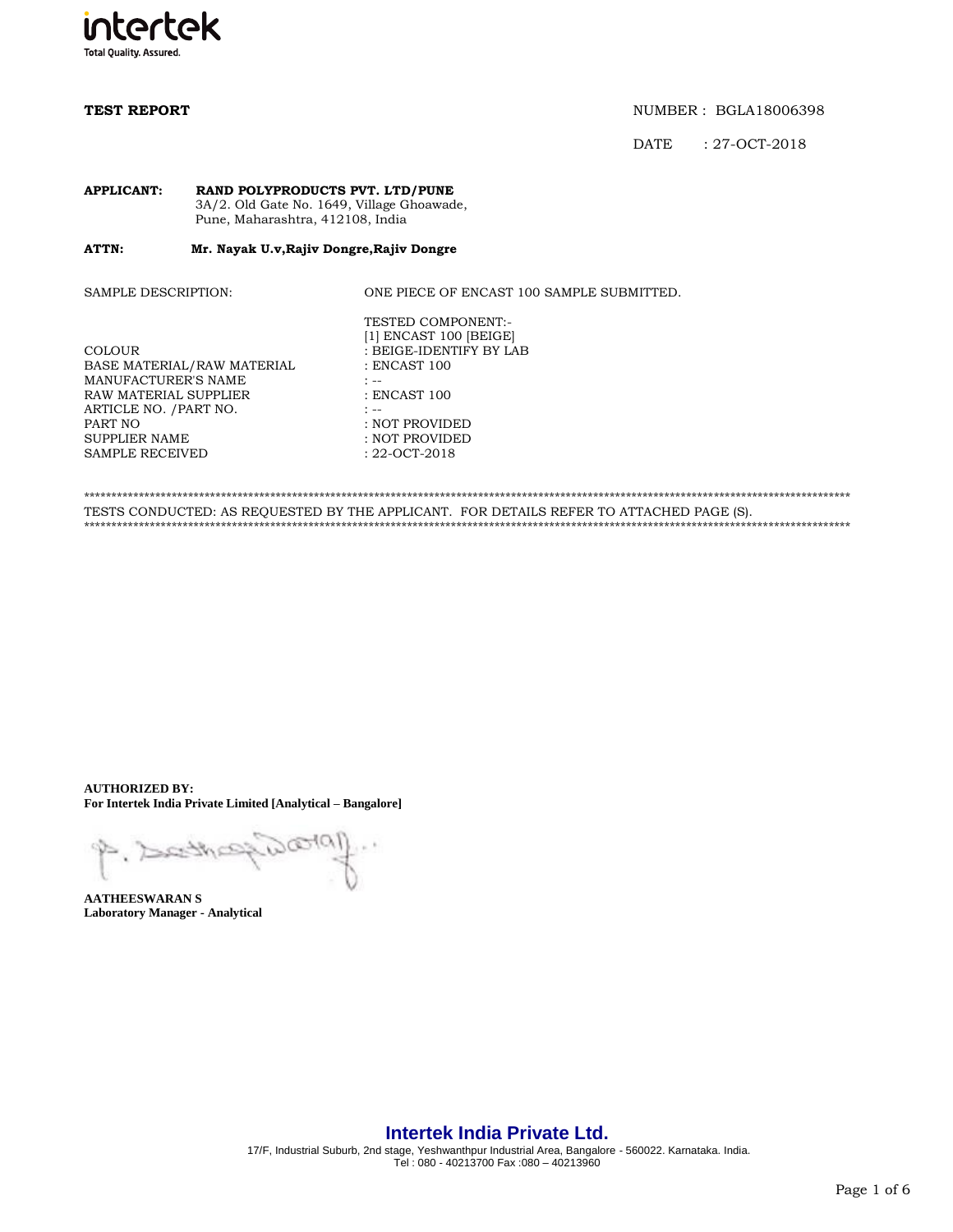# intertek **Total Quality. Assured.**

### **TEST REPORT** NUMBER : BGLA18006398

DATE : 27-OCT-2018

## **Test Result Summary :**

| <b>Test Item</b>               | Unit            | <b>Test Method</b>                                                                                                                                                                         | Result    | RL   |
|--------------------------------|-----------------|--------------------------------------------------------------------------------------------------------------------------------------------------------------------------------------------|-----------|------|
|                                |                 |                                                                                                                                                                                            | $[1]$     |      |
| Cadmium (Cd) Content           | ppm             | With reference to IEC $62321 - 5$ : 2013, by<br>microwave or acid digestion and determined<br>by ICP-OES.                                                                                  | ND.       | 2    |
| Lead (Pb) Content              | ppm             | With reference to IEC 62321-5: 2013, by<br>microwave or acid digestion and determined<br>by ICP-OES.                                                                                       | ND.       | 2    |
| Mercury (Hg) Content           | ppm             | With reference to IEC 62321-<br>4:2013+AMD1:2017, by microwave or acid<br>digestion and determined by ICP-OES.                                                                             | ND.       | 2    |
| Chromium VI (Cr6+) Content     | ppm             | With reference to IEC 62321-7-2: 2017,<br>organic solvent was used to dissolve or<br>swell sample matrix, followed by alkaline<br>digestion and determined by UV-Vis<br>Spectrophotometer. | <b>ND</b> |      |
| Chromium VI (Cr6+) Content $@$ | $\mu$ g/<br>cm2 | With reference to IEC 62321-7-1: 2015, by<br>boiling water extraction and determined by<br>UV-Vis Spectrophotometer or visual<br>observation.                                              |           | 0.10 |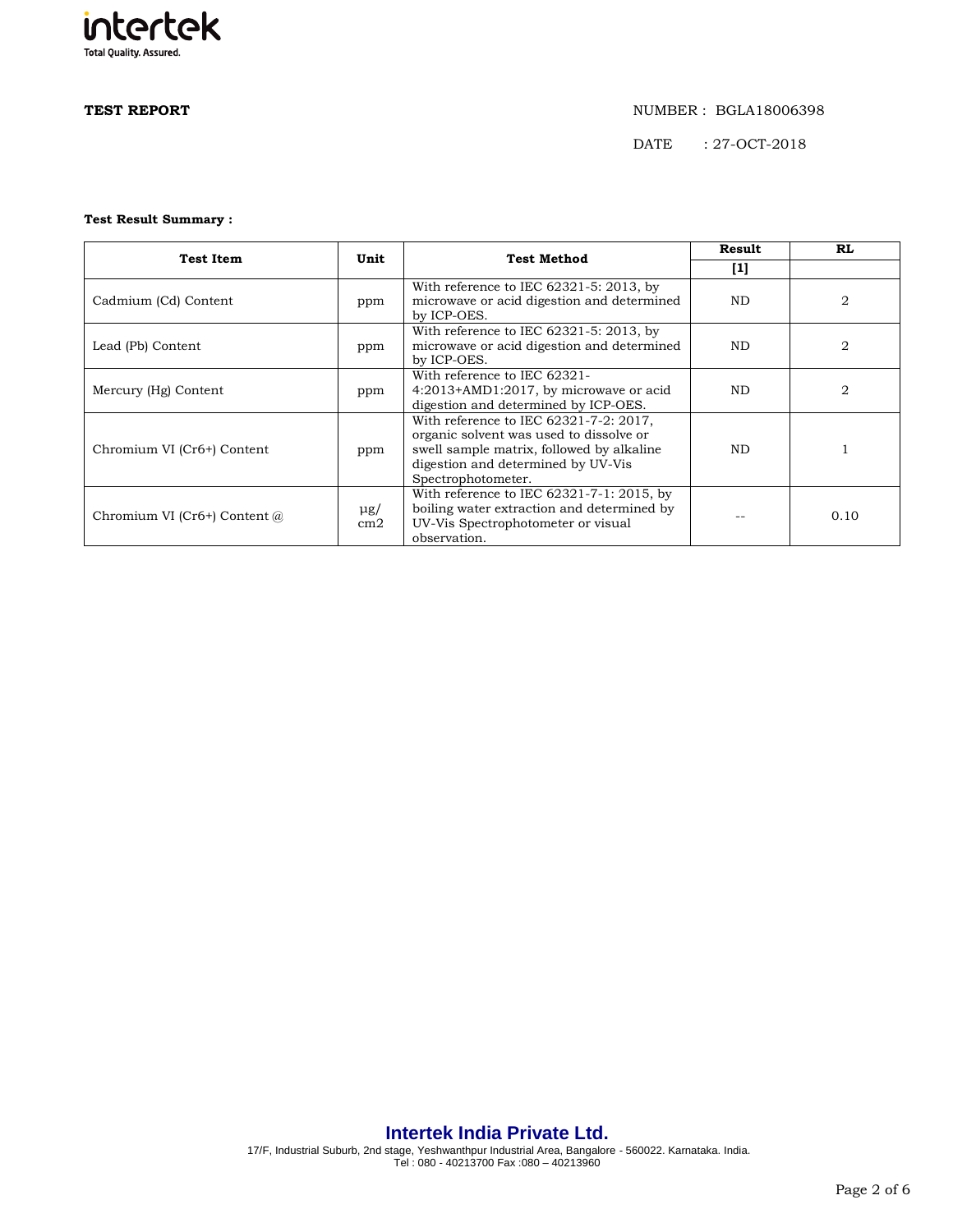# intertek **Total Quality. Assured.**

### **TEST REPORT** NUMBER : BGLA18006398

DATE : 27-OCT-2018

| <b>Test Item</b>                              | Unit | <b>Test Method</b>        | <b>Result</b>          | RL             |  |
|-----------------------------------------------|------|---------------------------|------------------------|----------------|--|
|                                               |      |                           | $[1]$                  |                |  |
| <b>Polybrominated Biphenyls (PBBs)</b>        |      |                           |                        |                |  |
| Monobrominated Biphenyls (MonoBB)             | ppm  |                           | <b>ND</b>              | 5              |  |
| Dibrominated Biphenyls                        |      |                           | <b>ND</b>              | 5              |  |
| (DiBB)                                        | ppm  | With reference to IEC     |                        |                |  |
| Tribrominated Biphenyls                       | ppm  | 62321-6: 2015, by solvent | <b>ND</b>              | 5              |  |
| (TriBB)                                       |      | extraction and            |                        |                |  |
| Tetrabrominated Biphenyls (TetraBB)           | ppm  | determined by GC-MS       | N <sub>D</sub>         | 5              |  |
| Pentabrominated Biphenyls (PentaBB)           | ppm  | and further HPLC-DAD      | <b>ND</b>              | $\overline{5}$ |  |
| Hexabrominated Biphenyls (HexaBB)             | ppm  | confirmation when         | <b>ND</b><br><b>ND</b> | $\overline{5}$ |  |
| Heptabrominated Biphenyls (HeptaBB)           | ppm  |                           |                        | 5              |  |
| Octabrominated Biphenyls (OctaBB)             | ppm  | necessary.                |                        | $\overline{5}$ |  |
| Nonabrominated Biphenyls (NonaBB)             | ppm  |                           | <b>ND</b>              | $\overline{5}$ |  |
| Decabrominated Biphenyl (DecaBB)              | ppm  |                           | <b>ND</b>              | 5              |  |
| <b>Polybrominated Diphenyl Ethers (PBDEs)</b> |      |                           |                        |                |  |
| Monobrominated Diphenyl Ethers                | ppm  |                           | <b>ND</b>              | 5              |  |
| (MonoBDE)                                     |      |                           |                        |                |  |
| Dibrominated Diphenyl Ethers (DiBDE)          | ppm  |                           | <b>ND</b>              | 5              |  |
| Tribrominated Diphenyl Ethers (TriBDE)        | ppm  |                           | <b>ND</b>              | 5              |  |
| Tetrabrominated Diphenyl Ethers               | ppm  | With reference to IEC     | <b>ND</b>              | 5              |  |
| (TetraBDE)                                    |      | 62321-6: 2015, by solvent |                        |                |  |
| Pentabrominated Diphenyl Ethers               | ppm  | extraction and            | ND                     | 5              |  |
| (PentaBDE)                                    |      | determined by GC-MS       |                        |                |  |
| Hexabrominated Diphenyl Ethers                | ppm  | and further HPLC-DAD      | <b>ND</b>              | 5              |  |
| (HexaBDE)                                     |      | confirmation when         |                        |                |  |
| Heptabrominated Diphenyl Ethers               | ppm  | necessary.                | <b>ND</b>              | 5              |  |
| (HeptaBDE)                                    |      |                           |                        |                |  |
| Octabrominated Diphenyl Ethers (OctaBDE)      | ppm  |                           | <b>ND</b>              | 5              |  |
| Nonabrominated Diphenyl Ethers                | ppm  |                           | ND.                    | 5              |  |
| (NonaBDE)                                     |      |                           |                        |                |  |
| Decabrominated Diphenyl Ether (DecaBDE)       | ppm  |                           | <b>ND</b>              | 5              |  |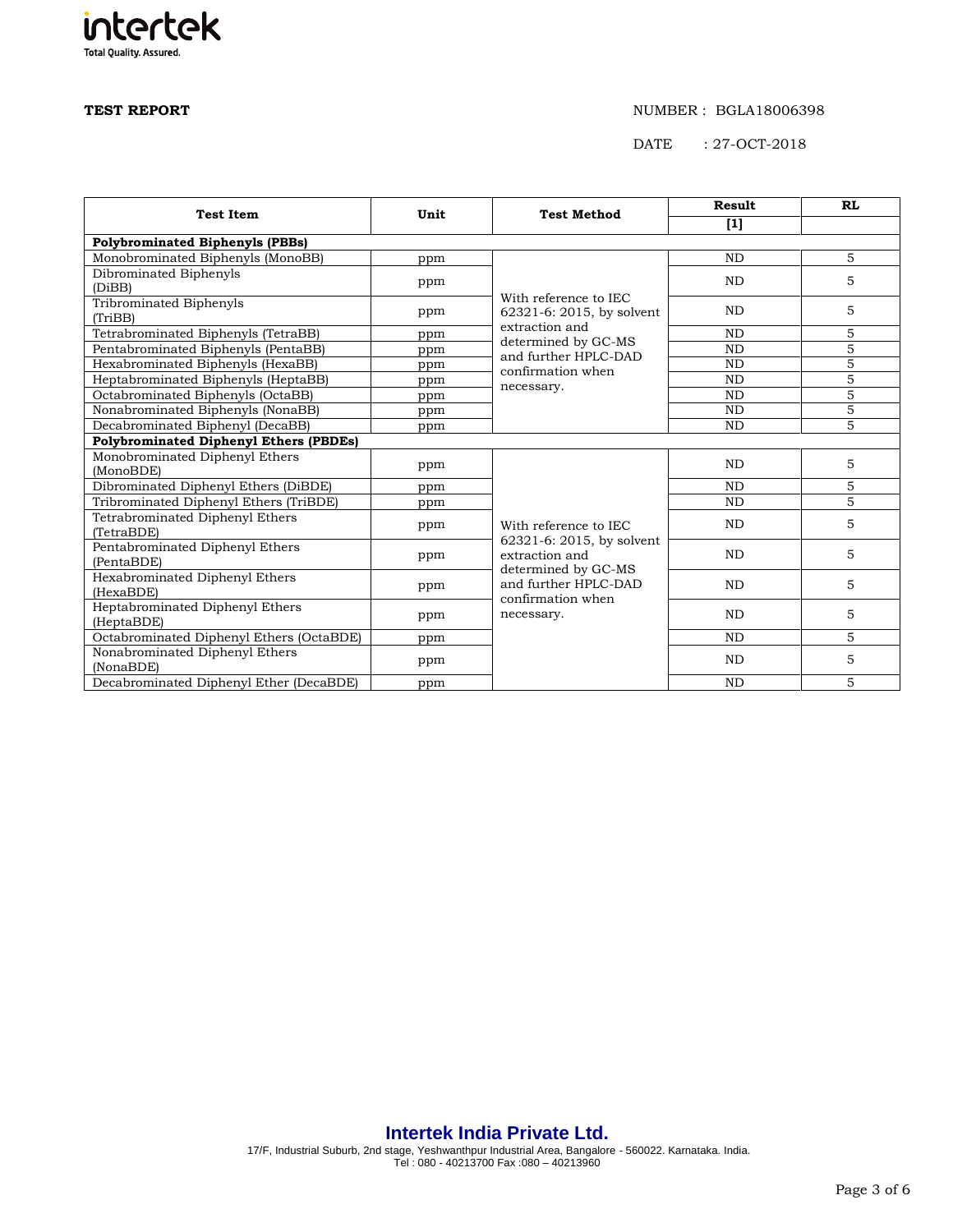

### **TEST REPORT** NUMBER : BGLA18006398

DATE : 27-OCT-2018

| <b>Test Item</b>                  | <b>Test Method</b><br>Unit | Result                                                                                    | RL        |    |  |
|-----------------------------------|----------------------------|-------------------------------------------------------------------------------------------|-----------|----|--|
|                                   |                            | [1]                                                                                       |           |    |  |
| Phthalates                        |                            |                                                                                           |           |    |  |
| Di(2-ethylhexyl) Phthalate (DEHP) | ppm                        | With reference to IEC 62321-<br>8:2017, by solvent extraction<br>and determined by GC-MS. | ND.       | 50 |  |
| Dibutyl Phthalate (DBP)           | ppm                        |                                                                                           | <b>ND</b> | 50 |  |
| Benzyl Butyl Phthalate (BBP)      | ppm                        |                                                                                           | <b>ND</b> | 50 |  |
| Diisobutyl Phthalate (DIBP)       | ppm                        |                                                                                           | ND        | 50 |  |

| Remarks: | ppm       | $=$ | Parts per million based on weight of tested sample $=$ mg/kg |
|----------|-----------|-----|--------------------------------------------------------------|
|          | <b>ND</b> | $=$ | Not detected                                                 |
|          | RL        |     | Reporting limit, quantitation limit of analyte in sample     |
|          |           | $=$ | <b>Failed component</b>                                      |

@ The explanation of Chromium VI (Cr6+) analysis results

| Colorimetric result                                | Oualitative<br>Result | Explanation                                                                                                                                                                                                      |
|----------------------------------------------------|-----------------------|------------------------------------------------------------------------------------------------------------------------------------------------------------------------------------------------------------------|
| $< 0.10 \mu g/cm2$                                 | Negative              | The result of sample is negative for $Cr(VI)$ . The sample coating is considered a non- $Cr(VI)$ based<br>coating.                                                                                               |
| $\geq 0.10 \mu g/cm2$<br>and $\leq 0.13 \mu$ g/cm2 | Inconclusive          | The result of sample is considered to be inconclusive. If addition samples are available,<br>recommend to add trials and get the average result for the final determination.                                     |
| $> 0.13 \mu g/cm2$                                 | Positive              | The result of sample is positive for Cr(VI). The sample coating is considered to contain Cr(VI).<br>A result expresses as Positive, while not an actual value, which indicates a visual observation<br>was used. |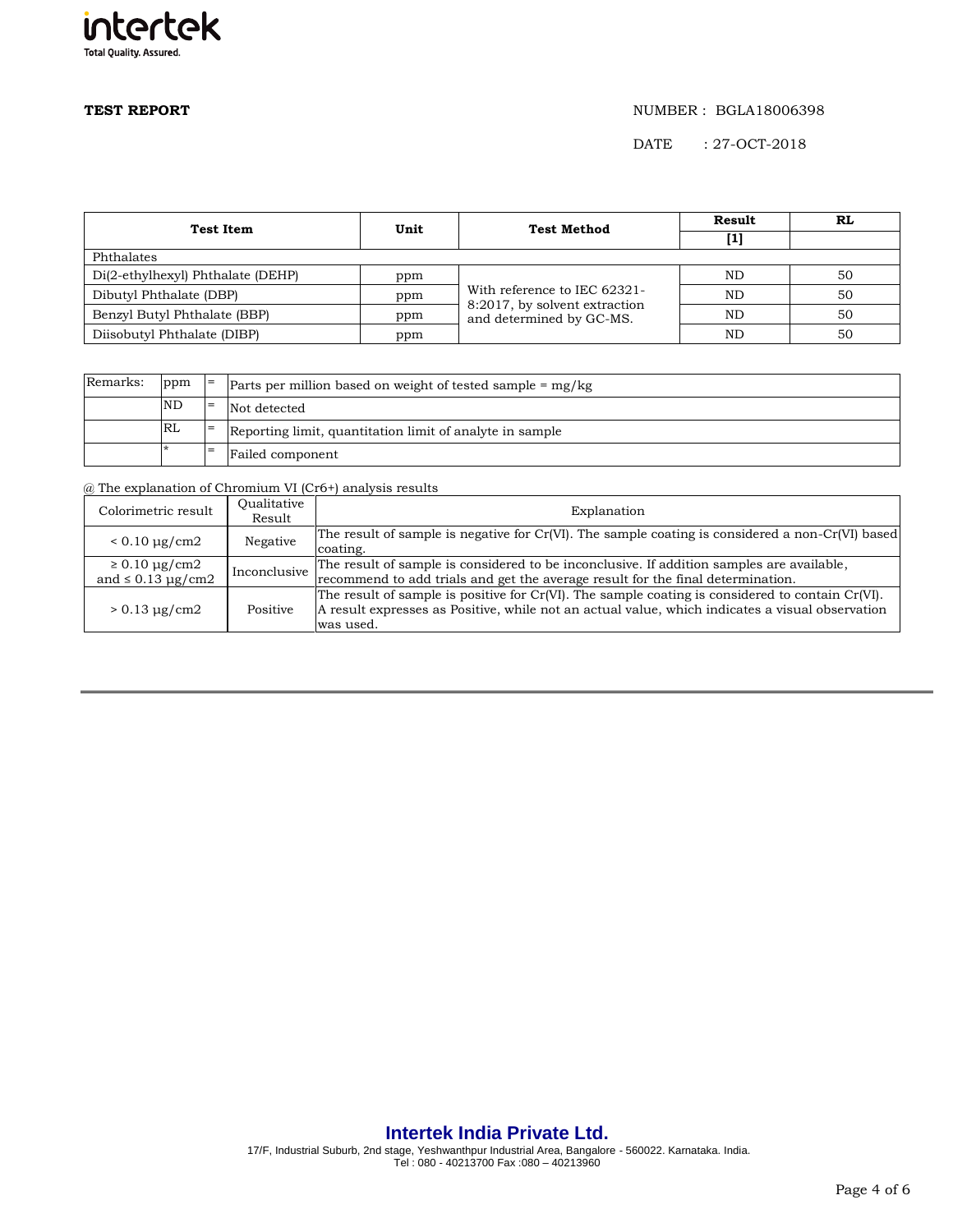

### **TEST REPORT** NUMBER : BGLA18006398

DATE : 27-OCT-2018

| <b>RoHS Limit</b>                      |                                                |  |  |
|----------------------------------------|------------------------------------------------|--|--|
| <b>Restricted Substances</b>           | Limits                                         |  |  |
| Cadmium (Cd) content                   | $0.01\%$ (100ppm)                              |  |  |
|                                        | 1000 ppm (40000 ppm FOR BRASS/COPPER MATERIAL) |  |  |
| Lead (Pb) content                      | (3500 ppm FOR STEEL)                           |  |  |
|                                        | (4000 ppm FOR ALUMINIUM)                       |  |  |
| Mercury (Hg) content                   | $0.1\%$ (1000ppm)                              |  |  |
| Chromium VI (Cr6+) content             | $0.1\%$ (1000ppm)                              |  |  |
| Polybrominated Biphenyls (PBBs)        | $0.1\%$ (1000ppm)                              |  |  |
| Polybrominated Diphenyl Ethers (PBDEs) | $0.1\%$ (1000ppm)                              |  |  |
| Di(2-ethylhexyl) Phthalate (DEHP)      | $0.1\%$ (1000ppm)                              |  |  |
| Dibutyl Phthalate (DBP)                | $0.1\%$ (1000ppm)                              |  |  |
| Benzyl Butyl Phthalate (BBP)           | $0.1\%$ (1000ppm)                              |  |  |
| Diisobutyl Phthalate (DIBP)            | $0.1\%$ (1000ppm)                              |  |  |

The limits were quoted from Annex II of 2011/65/EU and Amendment (EU) 2015/863 for homogeneous material.

### **ROHS CONCLUSION: Tested Component of Submitted Samples meets the Requirement of RoHS Annex II of 2011/65/EU and Amendment (EU) 2015/863**